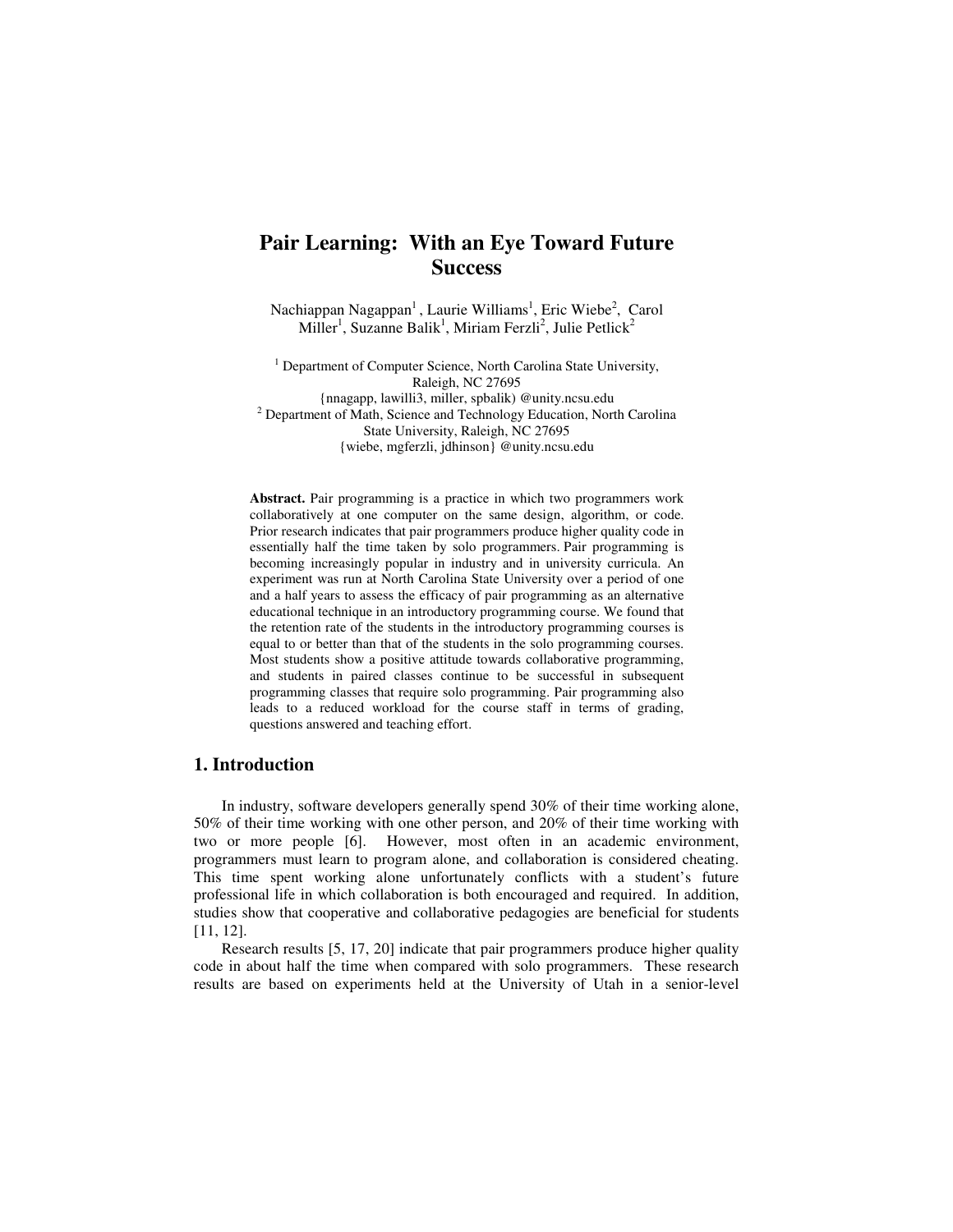Software Engineering course. The focus of that research was the affordability of the practice of pair programming and the ability of the practice to yield higher quality code without significant increases in time/cost. However, the researchers observed educational benefits for the student pair programmers. These benefits included superior results on graded assignments, increased satisfaction, reduced frustration from the students, increased confidence from the students on their project results, and reduced workload for the teaching staff.

These observations inspired further research directed at the use of pair programming in educating Computer Science students. Educators at the University of California-Santa Cruz (UCSC) [4, 8] and North Carolina State University (NCSU) [10, 18, 19] have reported on the use of collaborative pair programming in introductory undergraduate programming courses. The experiments were specifically designed to assess the efficacy of pair programming in an introductory Computer Science course. These researchers have found that pair programming improved the retention rates of the students. We have continued these studies and report our findings in this paper.

In our experiment, specifically aimed at the effects of pair programming on beginning students, we have examined the following four hypotheses related to the introductory course:

**H1** An equal or higher percentage of students in paired labs will complete the class with a grade of C or better when compared with solo programmers.

**H2** Students in paired labs will have a positive attitude towards collaborative programming settings.

**H3** Doing pair programming in an introductory Computer Science course does not hamper students' performance in future solo programming courses.

**H4** Student participation in pair programming will lead to a reduced workload for the course staff in terms of grading, questions answered, and teaching effort when compared with the course staff of solo sections.

In subsequent sections of this paper we provide background on this experiment and give detailed analysis of the results. Section 2 gives an overview of the previous research done in pair programming. Section 3 describes the experiment carried out at North Carolina State University. Section 4 and Section 5 present the quantitative and qualitative results. Section 6 outlines the conclusions and future work.

# **2. Pair Programming**

Pair programming [16] refers to the practice whereby two programmers work together at one computer, collaborating on the same algorithm, code, or test. The pair is made up of the *driver,* who actively types at the computer or records a design; and the *navigator*, who watches the work of the driver and attentively identifies problems and makes suggestions. Both are also continuous brainstorming partners.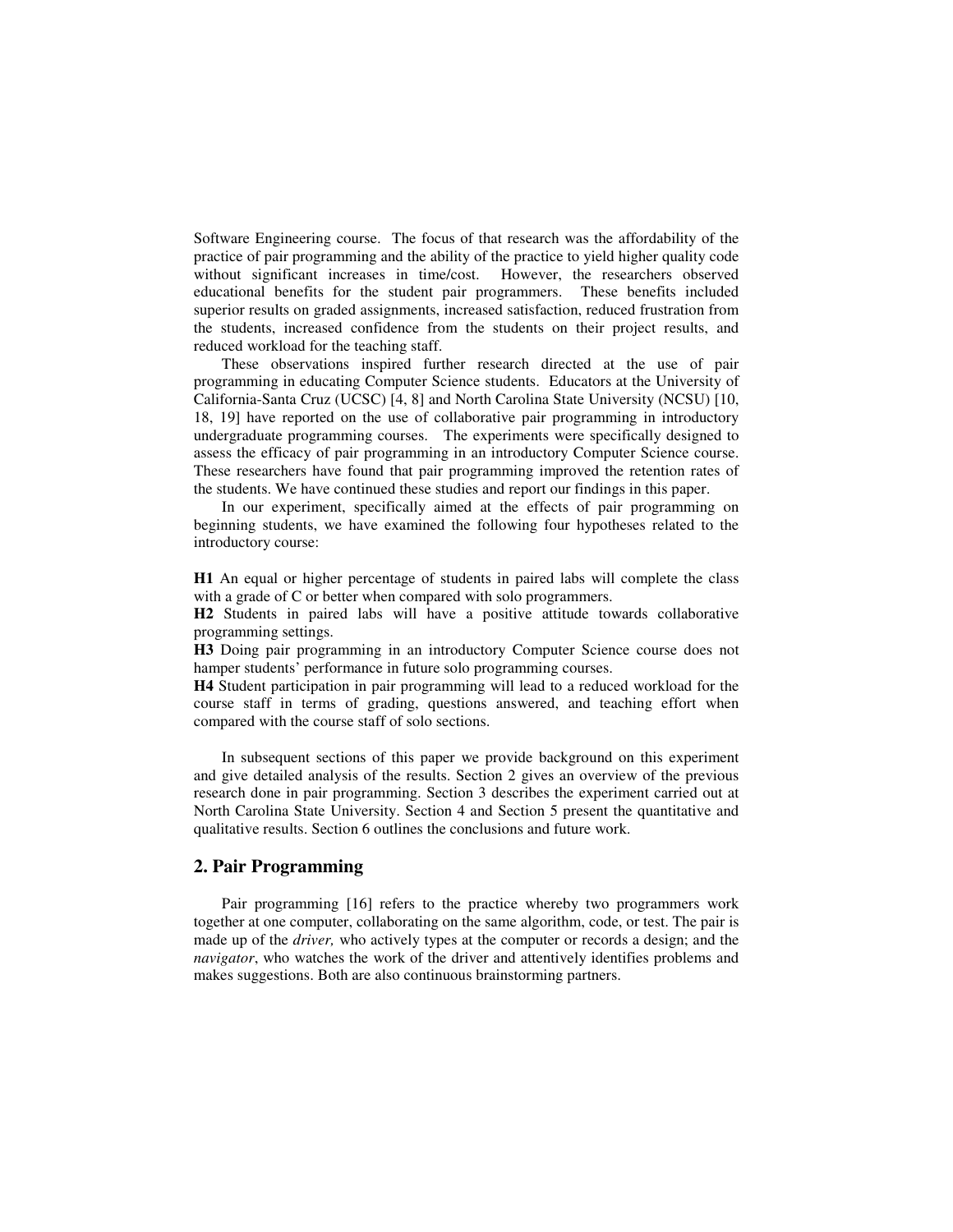Pair programming has been practiced for a long time [16], yet only recently has much research been done on its effectiveness. One of the major factors responsible for the growth in popularity of the practice is an emerging software development methodology called Extreme Programming (XP) [3]. XP was designed for the development of small- to medium-size projects. This highly collaborative methodology reduces initial planning stages for projects and places more emphasis on customercentric activities, adapting to their ever-changing requirements. Planning is done incrementally throughout the development cycle. XP utilizes the pair programming practice for all production code.

Research at UCSC has reported positive results in studies involving pair programming with students [4, 8]. Their studies indicate that pair programming helped increase the retention rate of students who might have otherwise dropped out of the course. They also indicate that pair programming students produce better quality code and perform comparably on exams when compared to solo programming students [9]. In addition, research done at UCSC on pairing protocol issues provide several recommendations, such as pairing students with other students within the same section; pairing students with other students with similar skill level, and having a coding standard [4]. Finally, research done at UCSC on a large sample of students (555 students) indicates that pairing bolsters the course completion and pass rates and leads to higher persistence of students in a computer related major [9]. Furthermore, students show a positive attitude towards pair programming [9].

Research done at the University of Wales [13] indicates that students with lower self-confidence enjoy pair programming the most. Students with a higher skill level report the least satisfaction when they pair program with students of lesser skill level. The researchers also found some initial evidence that students produce their best work when they are paired with a partner of equal skill and confidence level.

The research studies discussed so far involve collocated pair programmers. Additional research was done at NCSU concerning distributed pair programming, whereby the programmers are not physically collocated. An experiment was run in a graduate-level Computer Science course, Object Oriented (OO) Languages and Systems. The focus of this experiment was the performance of collocated and distributed, pair and solo programmers. The initial results indicate that distributed pair programming is a feasible technique for OO development [2]. Though there were no statistically significant results, there were three initial indications from the study. The quality of code written by the distributed pairs was comparable to collocated pairs and distributed non-pairs. There were similar productivity results (measured by the lines of code) among the collocated and distributed pairs [2]. Finally, the results also indicated that distributed pair programming fosters teamwork and communication within a virtual team.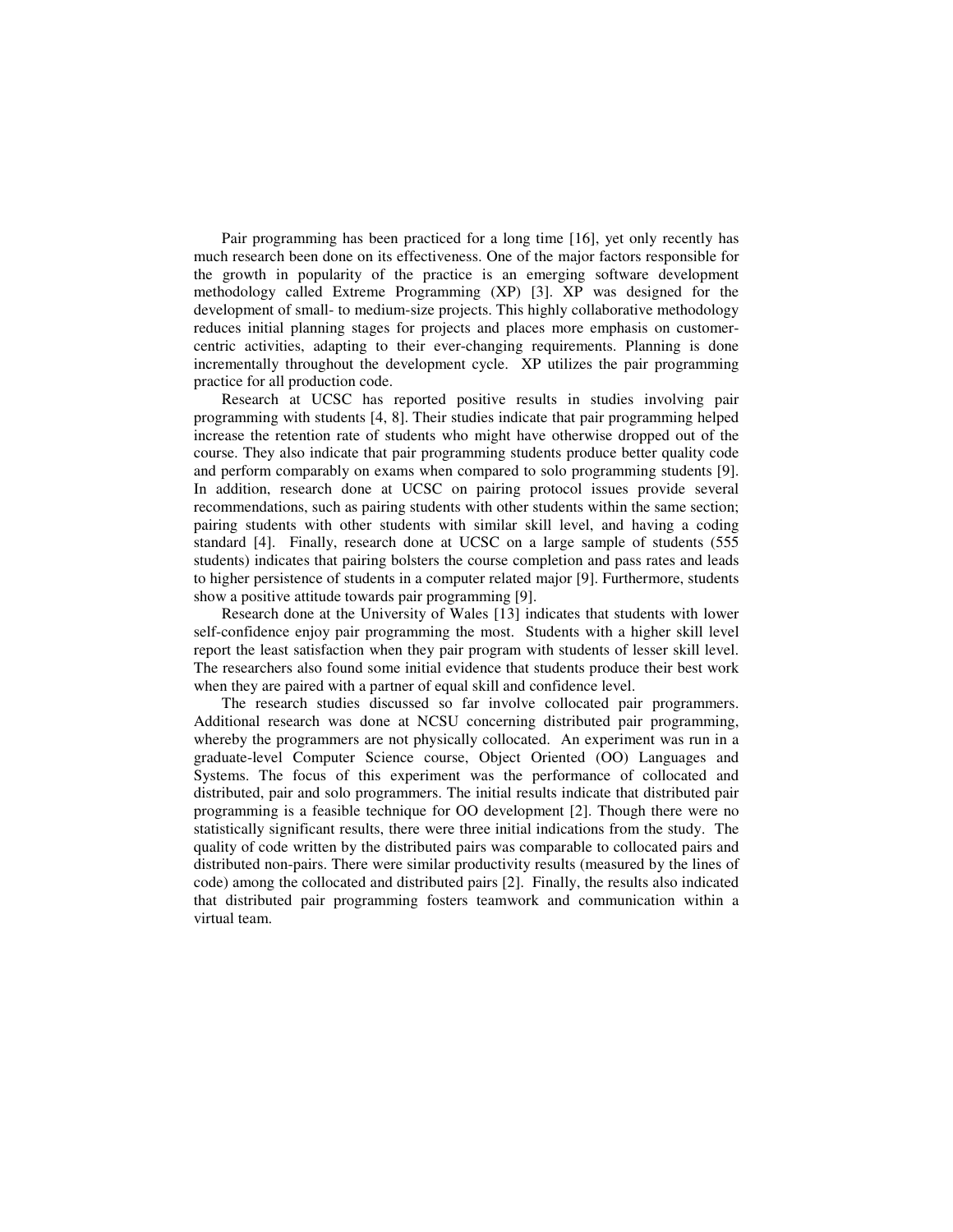# **3. Experiment**

A structured empirical study was run at NCSU for three semesters (Fall 2001, Spring 2002 and Fall 2002). For these research studies, we chose an introductory programming course, Introduction to Computing – Java (CSC116). The following factors led to the choice of this course:

The course is an introductory programming course that is required of all Computer Science (CSC) majors. CSC 116 is also offered as a service course for students from other departments and for lifelong education students.

The course has compulsory closed labs, which allow for the controlled use and observation of pair programming. Closed labs are excellent for controlled use of pair programming [4]. The instructor or teaching assistant can ensure that people are, indeed, working in pairs at one computer. He or she can also monitor that the roles of driver and navigator are rotated periodically.

The course is taught with two 50-minute lectures and one three-hour lab each week. Students attend labs in groups of 24 with others in their own lecture section. The lab period is run as a closed lab where students are given weekly assignments to complete during the allotted time. Lab assignments are "completion" assignments whereby students fill in the body of methods in a skeleton of the program prepared by the instructor. Student grades are based on two midterm exams, one final exam, lab assignments, and programming projects that are completed outside of the closed lab. The programming projects are generative, that is, the students start the project from scratch without any structure imposed by the instructor. Most students are from the College of Engineering and are either freshmen or sophomores. However, students of all undergraduate and graduate levels may take the course.

Our study is specifically aimed at the effects of pair programming on beginning students. Therefore, we analysed the results of the freshmen and sophomores only. We eliminated the lifelong education students, juniors, seniors, and graduate students from the study. We also only analysed the data from students who took the course for a grade, concluding that students who audited the class or took it for credit only were not as motivated to excel as other students.

The Fall 2001 experiment was run in two sections of the course; the same instructor taught both sections. Additionally, the midterm exams and the final exam were identical. One section had traditional, solo programming labs. In the other section, students were required to complete their lab assignments by participating in the pair programming practice. When students enrolled for the class, they had no knowledge of the experiment or if their section would have paired or solo labs. In the pair programming labs, students were randomly assigned partners based on a webbased computer program; pair assignments were not based on student preferences. Students worked with the same partner for two to three weeks. If a student's partner did not show up for a particular lab, after ten minutes, the student was assigned to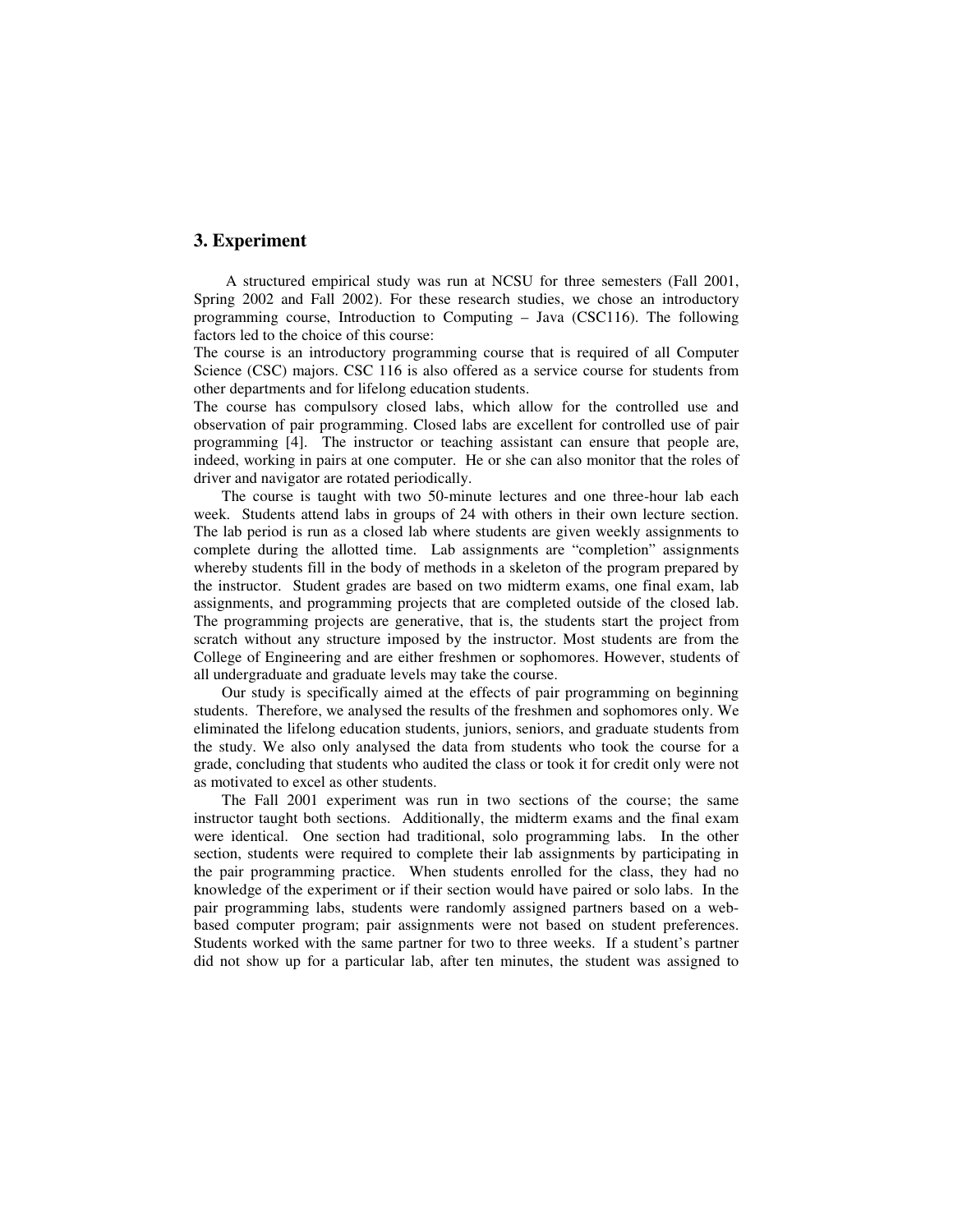another partner. If there were an odd number of students, three students worked together; no one worked alone.

In the Spring 2002 the same experiment was carried out on a much larger scale due to the increased sample size available during the semester. Two instructors handled the CSC 116 (CS1) course. The fall 2002 semester also employed the same model of operation of classes as in the previous semesters, with two instructors teaching the course. Also, in the spring semester of 2002, we analyzed the performance of students in the follow-on class (CS2) who had pair programmed in CS1 the previous fall semester. Similarly, we analyzed the performance of Fall 2002 CS2 students who has taken CS1 in Spring 202

The course also included programming projects that require work outside of the closed lab. In Fall 2001, we gave the students in both sections the option of working alone or in pairs for these projects. We modified this in Spring 2002 where only students who attained a score of 70% or better on the exams could opt to pair. At that time, we felt those who did not attain a score of 70% or above should not work with a pair on the project lest they rely too heavily on their partner to produce the project. Most students who were eligible to pair chose to pair program on projects. However, the instructors now feel that the 70% eligibility might be unfair to the students, and this practice was discontinued starting in Fall 2002. At this time, we began to assign mandatory partners; students worked on projects with the same partner assigned in labs.

### **4. Quantitative results**

We analyzed the quantitative data semester by semester because different instructors with different course presentation styles and different exam/project content handled the course across the three semesters. In the spring 2002 semester, we had two instructors each handling a solo and paired class and a large sample size. Therefore, the results are presented by instructor for Spring 2002.

#### **4.1 Academic Equivalence**

#### **4.1.1 Prior Programming experience**

We wanted to determine if we had academic equivalence in our experimental groups. We assessed academic equivalence in two ways: a programming assessment (which is reflective of their prior programming experience) and the students' SAT-M scores (which are reflective of the students' mathematical ability). All students took a programming assessment questionnaire at the beginning of the semester. The questionnaire contained some very basic questions on programming. The main purpose of the assessment was to examine the differences in the programming background the students had before they took the course. This analysis helped us determine whether any section had more knowledge about programming compared to other sections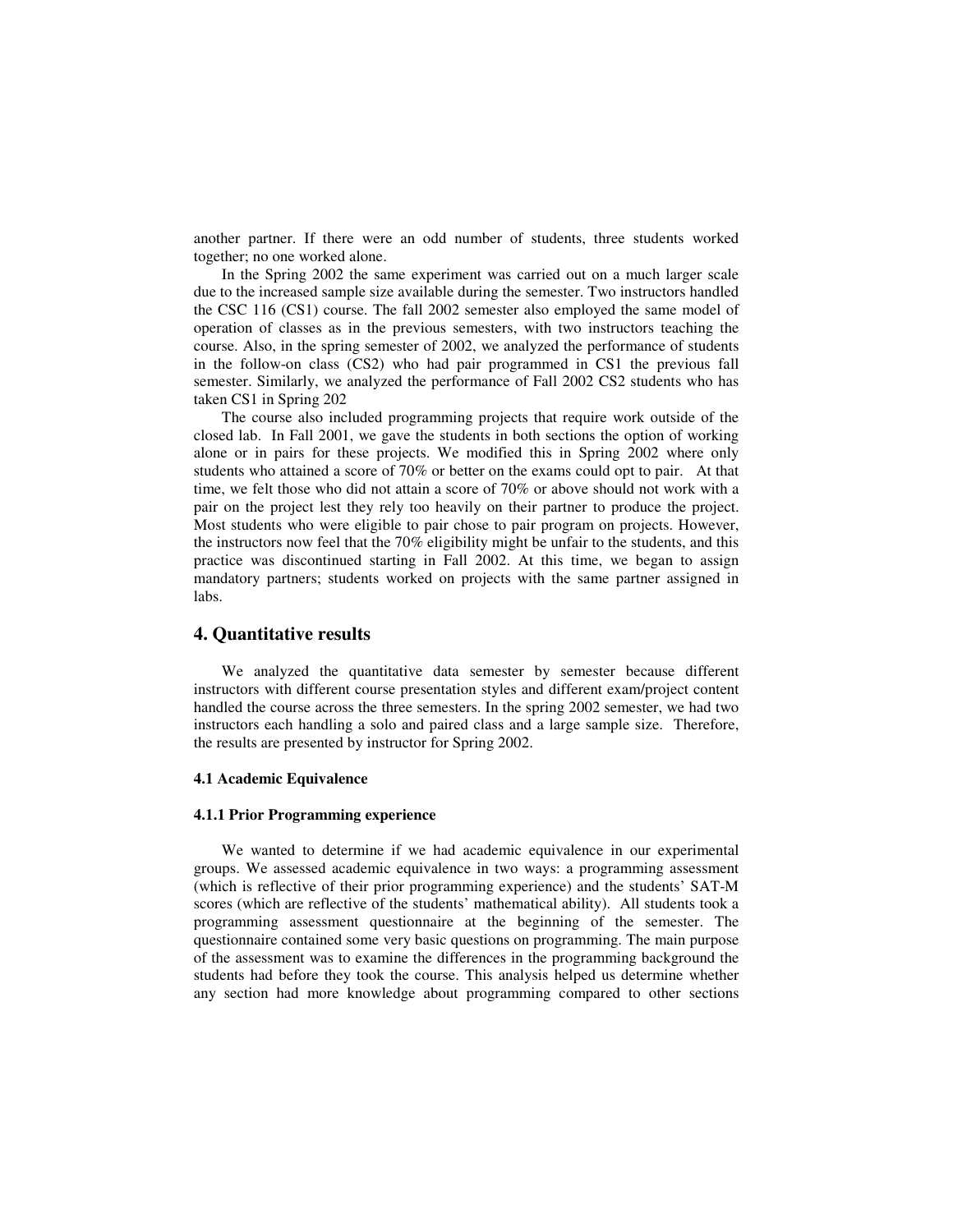before the start of the course. This assessment did not carry any weight in the grading of the course. There were eight questions in the questionnaire that covered the areas of computer arithmetic, operator precedence, selection, iteration, nested loops, arrays, encapsulation, and functions. The programming assessment was evaluated out of a total score of eight points. We tested the statistical significance of the difference in programming assessment scores by using a t-test. Table 1 shows our observations across the Fall 2001, Spring 2002, and fall 2002 semesters.

The hypotheses for the t-test are as follows:

**H<sup>0</sup>** : There is no significant difference between the two sections in terms of prior programming knowledge.

**H1**: There is a significant difference between the two sections in terms of prior programming knowledge.

If we get statistically significant results ( $p < .05$ ), we accept the alternative hypotheses  $(H_1)$  else we accept the null hypotheses  $(H_0)$ . Hence from the t-test results in Table 1, the two sections were equivalent in terms of their programming assessment scores for the fall 2001 semester only. Hence we further examine the students SAT-M scores to study their academic equivalence.

| Semester         | Paired | Paired | Solo | Solo       | Stat.        |
|------------------|--------|--------|------|------------|--------------|
|                  | Mean   | Std    | Mean | <b>Std</b> | Significance |
|                  |        | Dev    |      | Dev        |              |
| <b>Fall 2001</b> | 2.69   | 2.22   | 1.77 | 1.62       | No,          |
|                  |        |        |      |            | $t=1.807$ ,  |
|                  |        |        |      |            | p<0.080      |
| Spring 2002      | 2.05   | 2.05   | 1.62 | 1.61       | Yes.         |
|                  |        |        |      |            | $t = 3.51$ , |
|                  |        |        |      |            | p<0.0006     |
| Fall 2002        | 2.55   | 1.81   | 1.64 | 1.61       | Yes,         |
|                  |        |        |      |            | $t = 2.08$ , |
|                  |        |        |      |            | p<0.0389     |

**Table 1: Programming Assessment Score**

#### **4.1.2 Math Skills**

We use the students' SAT-M scores to form the basis of our math skill analysis. We use a one-way ANOVA test to analyze the variance between the SAT-M scores of the paired and solo sections to investigate the academic equivalence of the two groups with respect to their math skills. As shown in Table 2, the ANOVA between SAT-M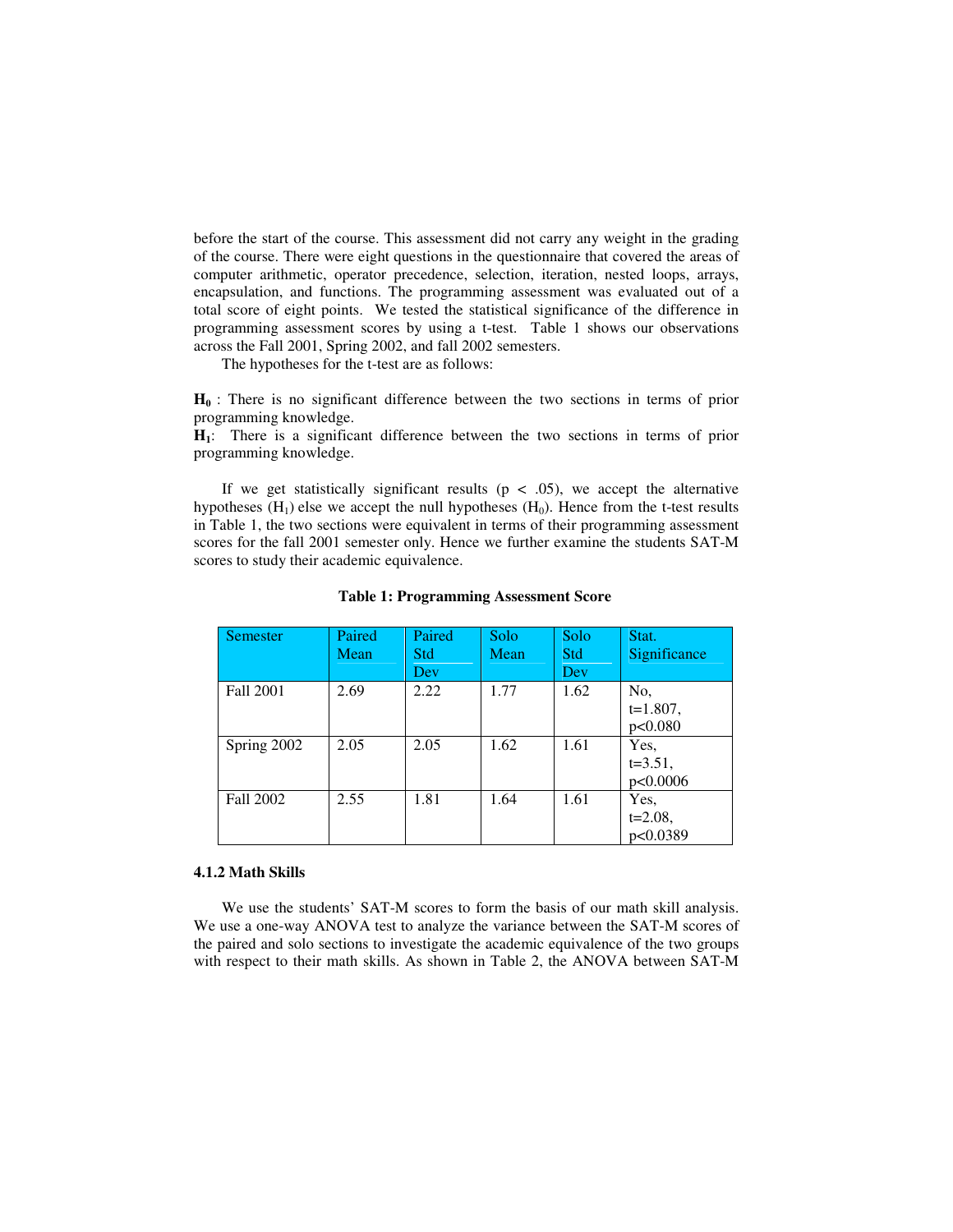scores yielded statistically significant results  $(p<.05)$  in the fall semester 2001. The mean SAT-M scores are essentially equivalent across the other two semesters.

| Semester    | Paired<br>Mean | Solo<br>Mean | <b>Statistically Significant</b>       |
|-------------|----------------|--------------|----------------------------------------|
| Fall 2001   | 662.10         | 625.43       | Yes<br>$(F=5.19, p<0.018)$             |
| Spring 2002 | 634.88         | 640.25       | N <sub>0</sub><br>$(F=1.101, p<0.416)$ |
| Fall 2002   | 639.12         | 640.15       | N <sub>0</sub><br>$(F=1.088, p<0.395)$ |

**Table 2: SAT-M scores and statistical significance results**

The statistical results in the spring 2002 and fall 2002 semesters were rejected at a very high level of confidence. We consider the level of academic equivalence in our analysis.

## **4.2 Success rates**

Historically, beginning Computer Science classes have a low success rate, often cited informally as about 50% nationally. Success rate is defined as students who get a C or above in the course. We chose C because it is the minimum grade required in a course to satisfy further course prerequisites. We evaluated whether pair programming could help improve the success rate of beginning students in an introductory programming course. To test the statistical significance of the difference in success rates, we performed a chi-square test. The chi-square test is designed to test for independence between two categorical variables [1].

The hypotheses for the chi-square test are as follows:

**H<sup>0</sup>** : There is a statistical independence between the method of programming (solo and paired) and the success rates in the class.

**H1**: There exists a statistical dependence between the method of programming (solo and paired) and the success rates in the class.

A statistically significant result  $(p<0.05)$  indicates that pair programming impacted the student final grades. These success rates along with the results of the chi-square test are summarized below in Table 3.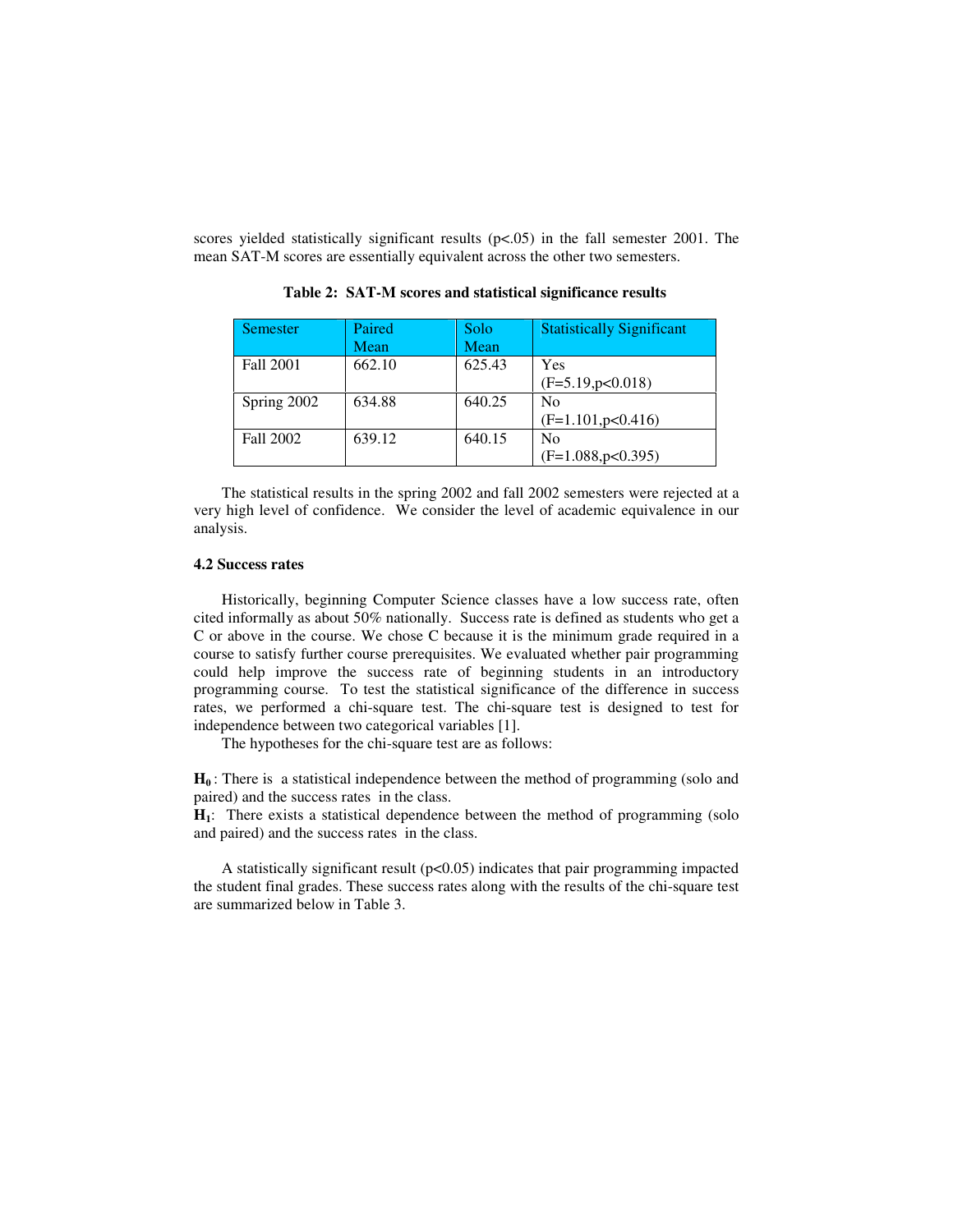| Semester-<br>Section            | C<br>and<br>above $(# )$<br>of<br>students) | - C<br><b>Below</b><br>$(\# \qquad \text{of}$<br>students) | <b>Success</b><br>Rate | Statistically<br>Significance       |
|---------------------------------|---------------------------------------------|------------------------------------------------------------|------------------------|-------------------------------------|
| $2001^{1}$<br>Fall<br>Paired    | 30                                          | 14                                                         | 68.18%                 | <b>Yes</b><br>$\chi^2$ = 5.849,     |
| Fall<br>$2001 -$<br>Solo        | 31                                          | 38                                                         | 44.93%                 | p < 0.016                           |
| Spring 2002-<br>Paired (Inst 1) | 54                                          | 28                                                         | 65.85 %                | N <sub>0</sub><br>$\chi^2$ = 0.000, |
| Spring 2002-<br>Solo (Inst 1)   | 50                                          | 26                                                         | 65.79%                 | p < 0.993                           |
| Spring 2002-<br>Paired (Inst 2) | 113                                         | 85                                                         | 57.07 %                | N <sub>0</sub><br>$\chi^2$ = 0.004, |
| Spring 2002-<br>Solo (Inst 2)   | 15                                          | 11                                                         | 57.69%                 | p < 0.952                           |
| $2002 -$<br>Fall<br>Paired      | 47                                          | 8                                                          | 85.45%                 | Yes<br>$\chi^2$ = 7.292,            |
| Fall 2002-Solo                  | 72                                          | 38                                                         | 65.45 $%$              | p < 0.007                           |

#### **Table 3: Success Rate**

Hence, from the results obtained over the past three semesters we see the final course grades obtained by students working in pairs is equal or better than those working solo in two of the three semesters. Thus, two out of three semesters validate our first hypotheses that, an *equal or higher percentage of studentsin the paired labs will complete the class with a grade of C or better compared to solo programmers (H1).*

Instructor 2 from Spring 2002 handled the Fall 2002 paired class. She attributed the increase in success rate from 57.07% in Spring 2002 to 85.45% in Fall 2002 to the following factors: a new textbook was introduced which was easier to understand from the students viewpoint; daily in-class exercises were done along with a partner; required attendance in class worth 5% of the overall grade, and written homework exercise from the book that urged the students to read the textbook.

<sup>1</sup> The Fall 2001 semester results have previously been reported in *[10, 18, 19, 21]* .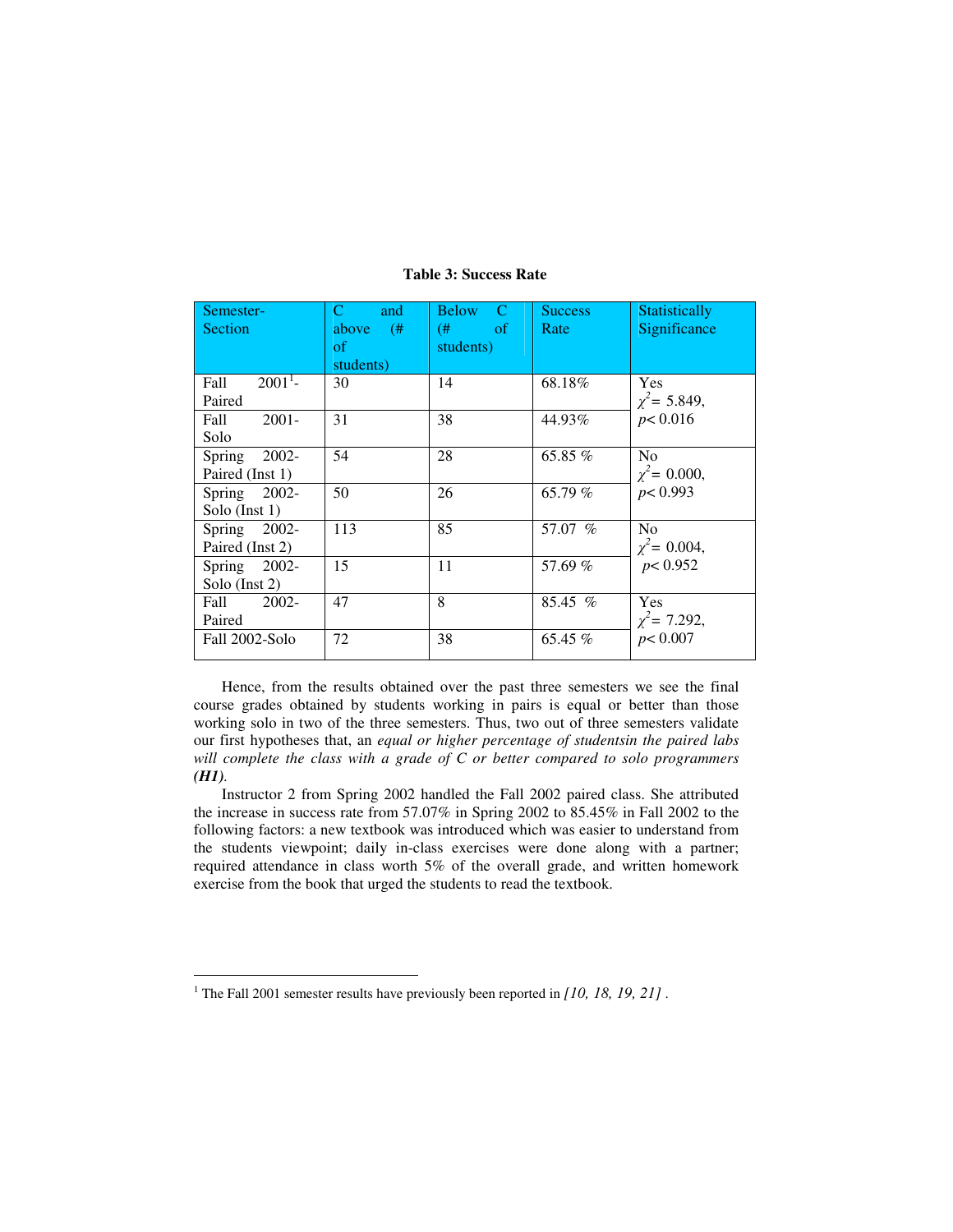# **4.3 Attitude towards pair programming**

At the end of the semester, along with their course and instructor evaluations, students were given an optional attitude survey [15]. Using the survey, we tried to determine the students' attitudes towards pair programming. The entire survey had 63 questions. We discuss the results of only one of these questions in this paper: *If you are in a paired section this semester, will you choose a paired section course in the next semester, given there is a paired section?* This survey data was collected in the spring 2002 and fall 2002 semesters from students in the paired section. Students in the solo section would not have had an informed opinion on this question. Table 4 shows that in the spring 2002 semester the majority of the students (approximately 80%) did not express a preference for a solo section in future. Over 84% of the Fall 2002 students did not express a preference for a solo section in future.

| Number of         | Yes          | I don't care   | N٥           |
|-------------------|--------------|----------------|--------------|
| Respondents       |              |                |              |
| (Semester)        |              |                |              |
| 207 (Spring 2002) | 124 (59.9 %) | $41(19.8\%)$   | $42(20.2\%)$ |
| 71 (Fall 2002)    | 46 (64.7%)   | 14 (19.7 $%$ ) | $11(15.4\%)$ |

**Table 4: Attitude survey Results (Spring 2002-Fall 2002)**

Results from Table 4 support our initial hypotheses that *students in paired labs have a positive attitude towards collaborative programming settings (H2)*. A limitation of these findings is that some of these students might not have had solo programming experience, and hence their choice might have been biased towards pair programming. Similar to research results [13], we surmise that the 20% of students in the spring 2002 semester and the 15% of students in the fall 2002 semester who did not want to work in a future pair programming section might have had a higher skill level and would not have liked being "slowed" down by their partner. We will investigate this hypothesis further, as outlined in section 6.

## **4.4 Performance of paired students in solo programming courses in future semesters**

Some instructors may be concerned that in courses employing pair programming, several students get a "free ride" by passing on the entire workload to their partner and do not learn the course material. We partially addressed this problem by having students submit feedback on their partners via an effective peer evaluation system called the Peer Evaluation Tool  $(PET^2)$ . These evaluations formed a part of the

<sup>&</sup>lt;sup>2</sup> http://pairprogramming.csc.ncsu.edu/pairlearning/testing/mystudentlogin.jsp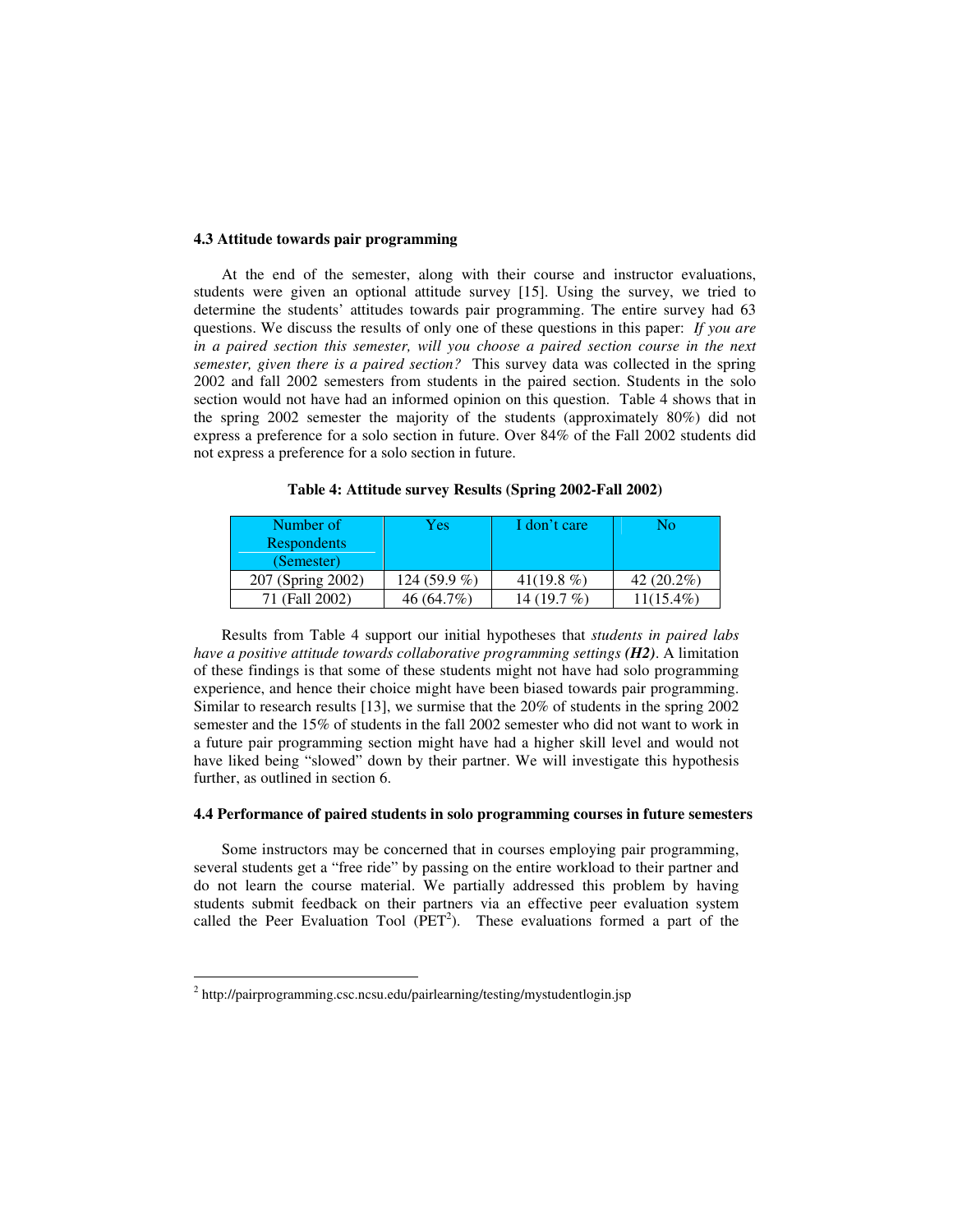grading structure, and the instructor could then judge what action needed to be taken upon identification of the problems.

To show that students who pair programmed perform satisfactorily in future programming courses and that pair programming was not detrimental to students who program in solo courses in the future, we examined students in CS1 and the follow-on class CS2. All CSC majors are required to take these courses, and CS1 is a prerequisite for taking CS2. Almost all CSC majors take CS2 the following semester after taking CS1. CS2 is "Programming Concepts – Java". During the time of this reported study, CS2 was not taught with students programming in pairs. All students had to work alone, and collaboration of any form was considered cheating.

## **4.4.1 Fall 2001-Spring 2002 semesters**

First, we analyzed students who took CS1 in Fall 2001 and CS2 in Spring 2002. We obtained the results shown in Table 5. In this table, "Paired" refers to the students in the paired section and "Solo" refers to students who worked solo in CS1 in the fall semester. In CS2, all students worked alone.

| <b>Section</b>         | Percentage of<br>A's, B's in<br>CS2 | Percentage of C's,<br>$D's, F$ in CS2 |
|------------------------|-------------------------------------|---------------------------------------|
| Paired in CS1 $(N=33)$ | 69.70%<br>(23/33)                   | 30.30\% (10/33)                       |
| Solo in CS1 $(N=29)$   | 44.82%<br>(13/29)                   | 55.18% (16/29)                        |

**Table 5: Performance in CS2 (Spring '02) of students in CS1 (Fall '01)**

From Table 5, more students who paired in CS1 earned a grade of A or B. In order to statistically quantify these results, we run a chi-square test with the following hypotheses.

**H<sup>0</sup>** : Performance in future programming courses are independent of programming technique employed the previous semester.

**H<sup>1</sup>** : Performance in future programming courses are dependent of programming technique employed the previous semester.

The results were statistically significant,  $(\chi^2=3.921 \text{ (p}<0.048))$  indicating that the performance in future programming courses is impacted by the technique employed in the previous semester.

Analyzing further, a student is said to be in a variant Group S if his/her CS2 final grades are more than one third of a grade below their CS1 grades. For example, if a student got an A in CS1 and B+ in CS2 then he or she would be placed in Group S.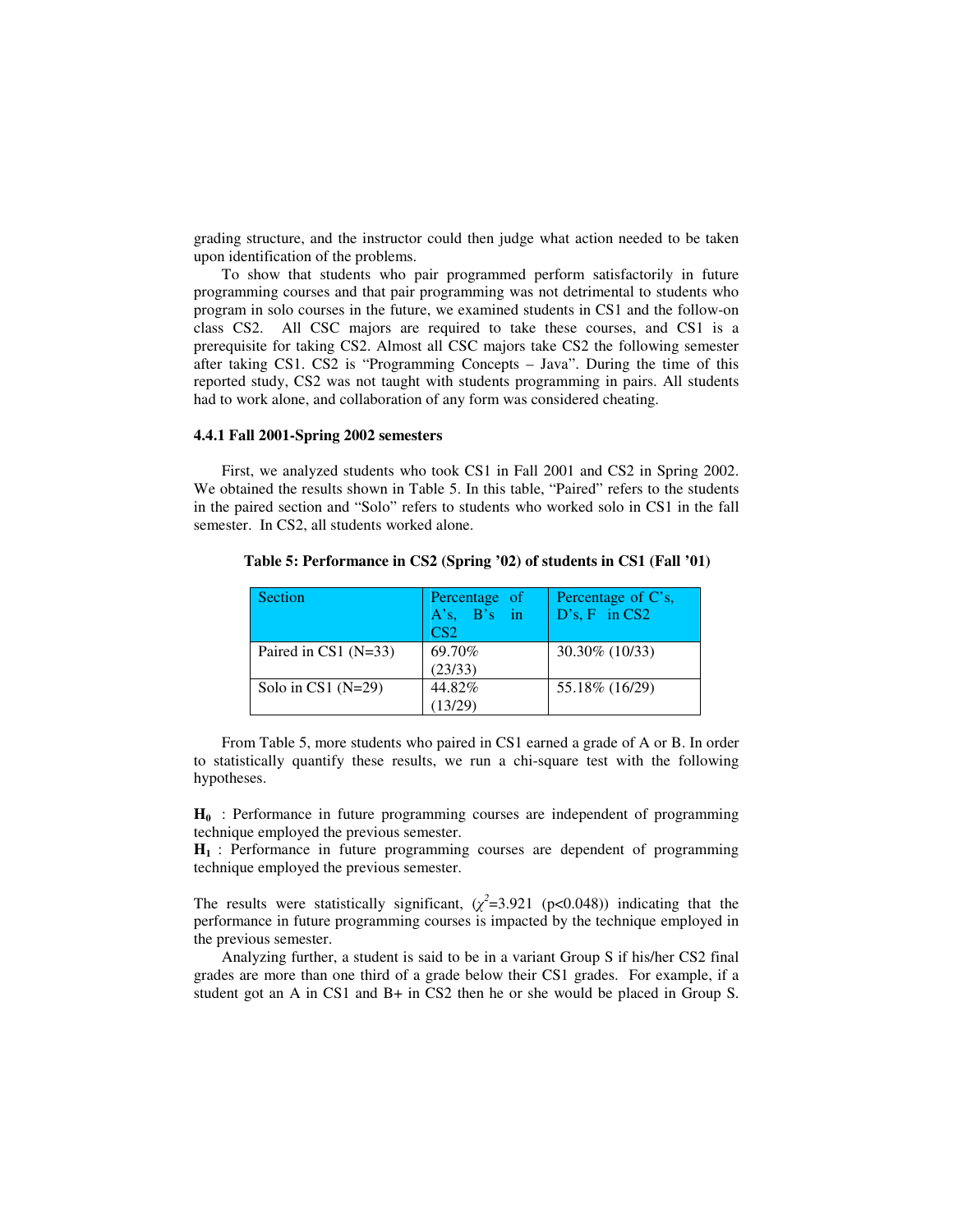This same student would not belong to group S if he or she got an A in CS1 but got an A- in CS2. Table 6 summarizes these results. Only six students (21.42%) who were paired in CS1 performed worse in CS2 compared to 12 students (46.15%) in the solo class of CS1 in CS2.

| Section           | Group S | Variant group S's<br>performance rate |
|-------------------|---------|---------------------------------------|
| Paired $(N=28)^3$ | h       | $21.42\%$                             |
| Solo $(N=26)^4$   | 12      | 46.15 $%$                             |

**Table 6: Students in Group S**

#### **4.4.2 Spring 2002-Fall 2002 Semester**

In the fall 2002 semester we obtained the following results as shown in Table 7. Students who had programmed solo in the previous semester performed much better than students who pair programmed. A chi-square test resulted in statistically significant results  $(\chi^2=3.934, (p<0.047))$ , thereby revealing that there was a dependence relationship between the student performance and the technique of programming employed the previous semester. However, it must be noted that the percentage of students earning an A or B was higher than for either of the groups the prior semester (see Table 5).

**Table 7: Performance in CS2 (Fall '02) of students in CS1 (Spring '02)**

| Section                                                | $A's$ , $B's$ in $CS2$<br>$(f#$ of students) | $C's, D's, F$ in CS2<br>(# of students) |
|--------------------------------------------------------|----------------------------------------------|-----------------------------------------|
| Paired<br>CS <sub>1</sub><br><sub>in</sub><br>$(N=91)$ | 71.43% (65/91)                               | 28.57% (26/91)                          |
| Solo in CS1 $(N=66)$                                   | 85.25% (52/61)                               | 14.75% (9/61)                           |

Table 8 shows that approximately 26% of the students who were paired did worse in CS2 than CS1; almost 30% of the students who worked alone did worse in CS2 than CS1. Comparatively in the previous semester only 21.42% of the paired students did worse is CS2 relative to CS1.

<sup>&</sup>lt;sup>3</sup> Five students were dropped from the analysis, thereby reducing the sample size to 29. Two of them decided to drop the course and three of them took CS2 for credit only.

Three students were dropped from the analysis thereby reducing the sample size to 26 as they took CS2 for credit only.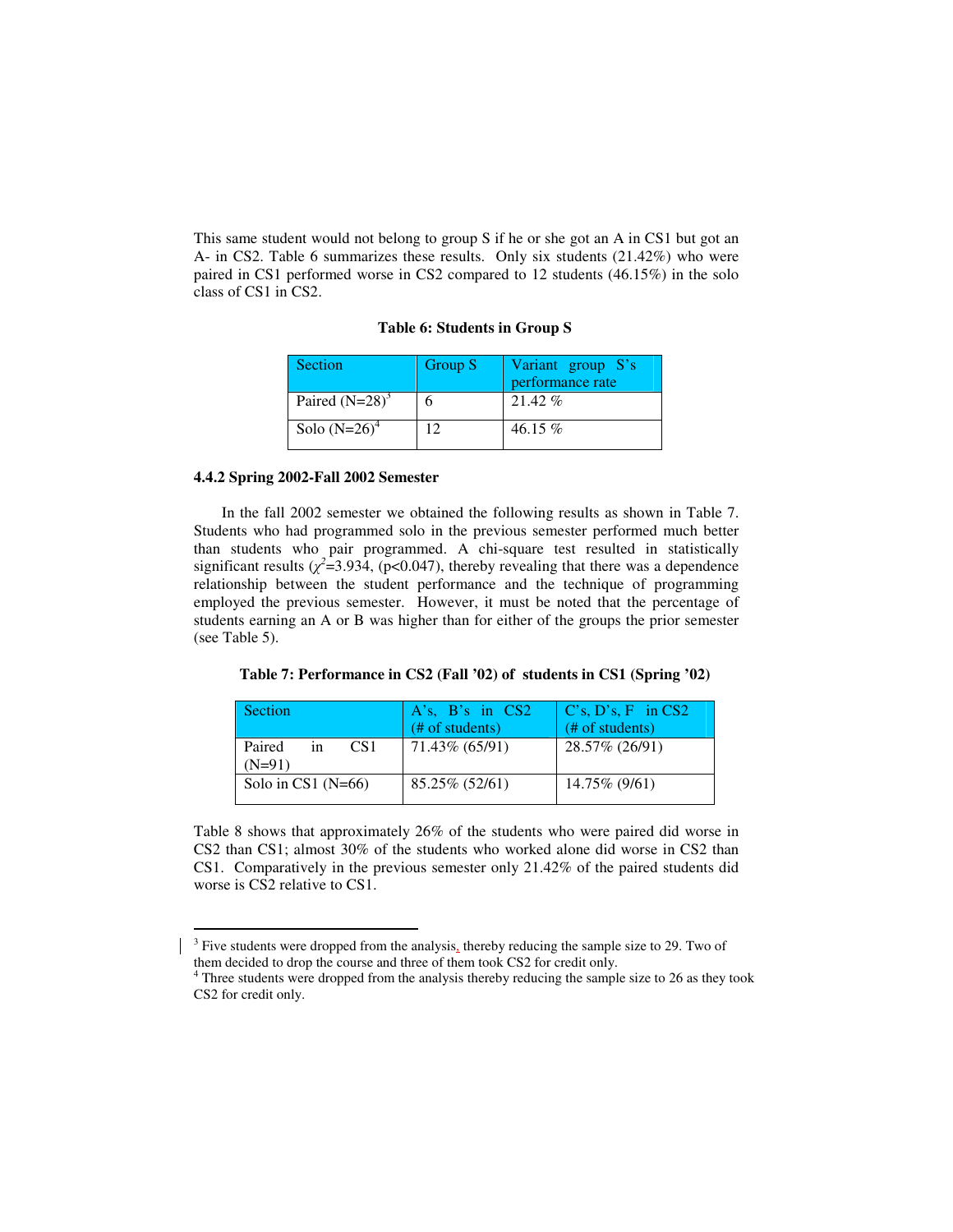| Section         | Group S | Variant group S's<br>performance rate |
|-----------------|---------|---------------------------------------|
| Paired $(N=91)$ | 24      | $26.37\%$                             |
| Solo $(N=61)$   | 18      | $29.50\%$                             |

#### **Table 8: Students in Group S**

Based on the results listed above, we can say that pair programming is not detrimental to a student's performance in future programming courses done in solo. Hence we conclude that *pair programming in an introductory Computer Science course does not hamper students' performance in future solo programming courses. (H3).*

## **5 Qualitative results**

Qualitative results in CSC 116 [7] were obtained by observing the CSC 116 laboratory sessions. These observations were followed up with further focus groups with the students (drawn from the entire student sample) and the Lab Instructors (LIs). Additionally, in the fall 2002 semester, we quantified some of our in-class observations. These results are presented in the following section.

## **5.1 Students**

Students expressed a preference for being able to ask their partners questions immediately as problems arise rather than having to wait for an LI to answer them. Having someone there while working on problems seemed to help students clarify ideas, pick up on minor errors, and work on understanding conceptual knowledge.

In solo labs, most of the students had to wait for 10-30 minutes to get their questions answered, and sometimes they would not be able to get their questions answered because the LIs would be busy answering other students'questions. These students would give up and continue working, ignoring their mistakes for the time being. Comparatively, since the pairs were self-sufficient, lab instructors had more time to get around to needy students than in the unpaired sections. Paired students who needed help found it easy to get help from the LI and had little down time [18].

In the focus groups, students described "partner compatibility" as the number one problem to address in paired labs. We intend to address this compatibility issue in the following semesters. We have already carried out some compatibility research in the NCSU undergraduate Software Engineering course. We will use these results to better understand "partner compatibility." Despite their frustrations with compatibility issues, students expressed their understanding that pair programming would help them in future professional work environments where people are often randomly matched to collaborate on programming projects.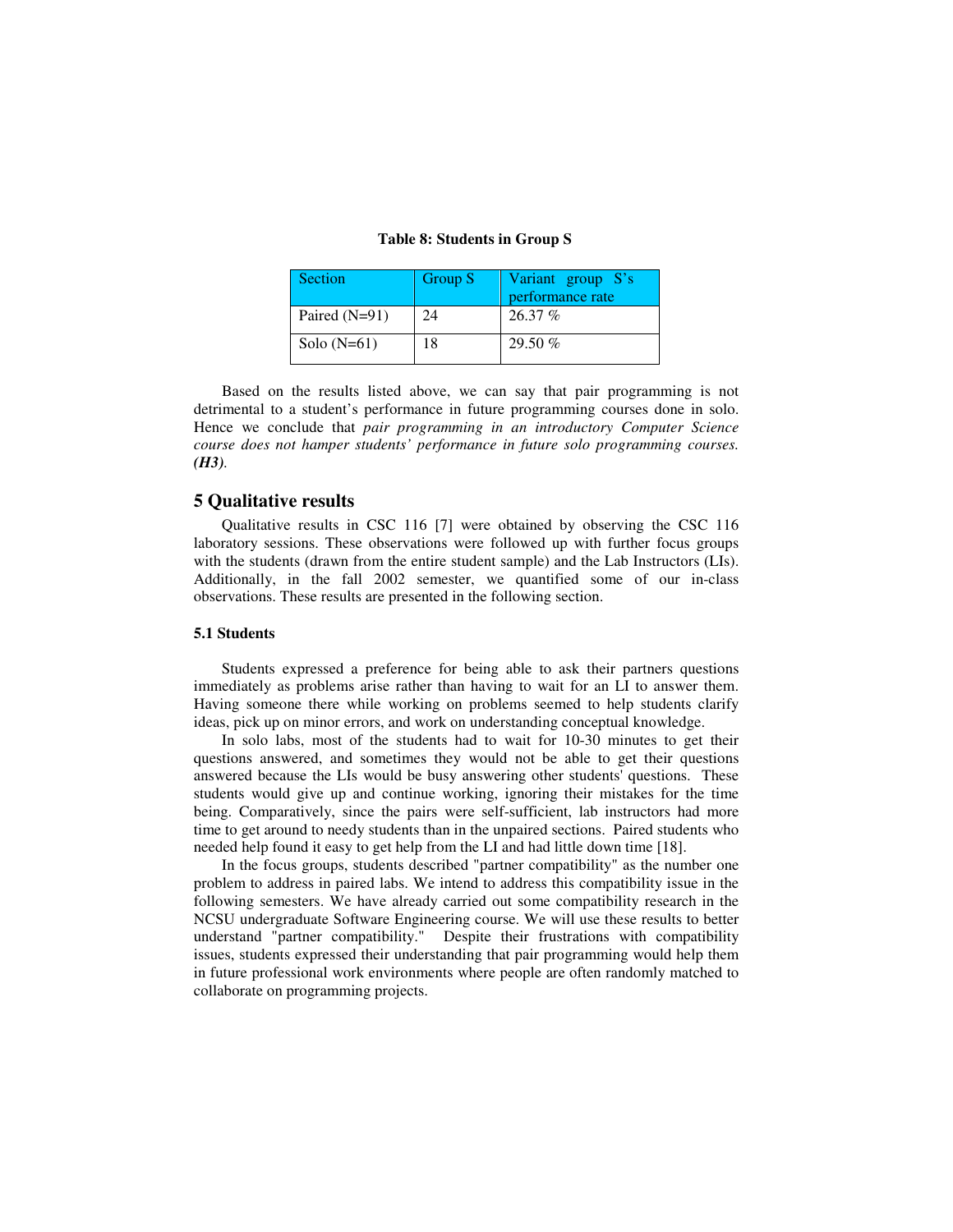Additionally, observations were made in nine paired lab sections and seven solo lab sections [14]. Students raised their hands when they had a question. When many students need questions answered, those students waiting would often give up, leaving them with unresolved problems. These are referred to as 'Give Ups' in Table 9. As shown in Table 9, the paired lab averaged a little over one 'Give Up' every lab, while the solo labs averaged almost two and an half times more than the paired lab. This demonstrates that students are better served by the LIs in paired labs.

**Table 9: 'Give Ups' statistics for Fall 2002 [14]**

| Section | No.<br>of 'Give | No.<br><sup>'</sup> Give<br>$\sqrt{cos^2}$<br>$\bullet$ of $\blacktriangledown$ |
|---------|-----------------|---------------------------------------------------------------------------------|
|         | ups' Mean       | <b>Standard Deviation</b>                                                       |
| Paired  | 1.14            | 0.90                                                                            |
| Solo    | 3.17            | 2.56                                                                            |

#### **5.2 Lab Instructors**

One benefit of pair programming is that grading is reduced by a factor of two for projects and labs. Additionally, in solo lab sections, the LIs were often overwhelmed with questions. LIs often spent a minimum of five minutes and a maximum of 20 minutes with each student. Most of the students had basic questions regarding the syntax, function passing and compilation errors. [7]

In the focus groups, the LIs also felt that the quality of questions asked by the students in the paired class were indicative of higher-order learning when compared with those of students in the solo programming class. Students in the solo programming class were always asking basic questions, for example, regarding the syntax. Paired students, spent more time discussing advanced issues with their LIs [18] For example, students in paired labs would ask the LIs how to improve their algorithm or how to apply it to another scenario. Finally LIs observed that paired students' efforts and willingness to learn seemed to surpass their "traditional" counterparts. The solo lab students needed to be taught every step of the way.

To illustrate, we report results of counting the average number of questions asked in nine paired lab sections and seven solo lab sections [14]. Students in the solo programming class asked more questions and the standard deviation also is very large, which indicates that the number of questions was widely variable between labs (see Table 10). By looking at the mean number of questions we can say that the LIs had less questions to answer in the paired labs, which ensures that the response time of the LIs to student questions was better in the paired labs.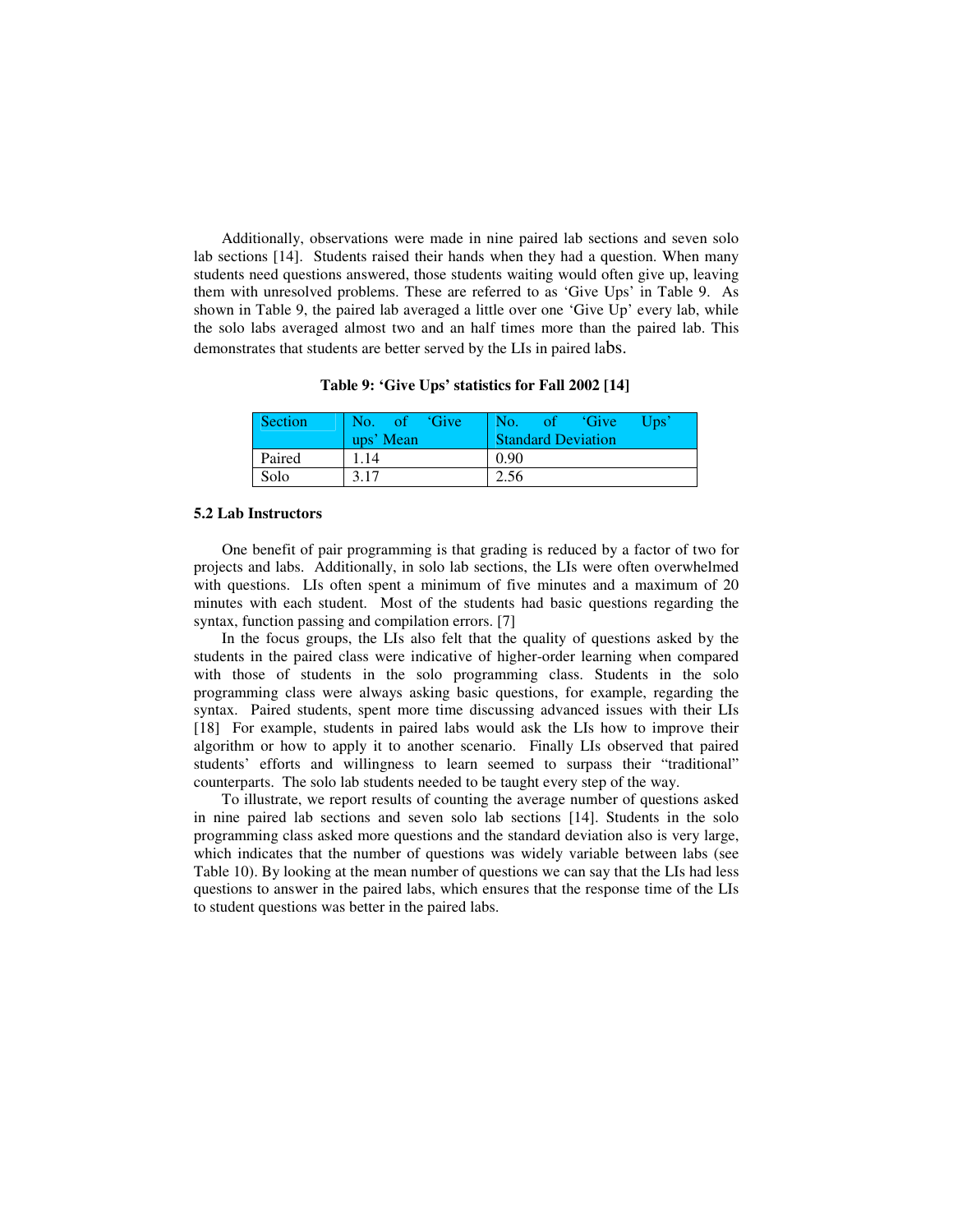| Section | Total<br>Mean | <b>Ouestions</b> | Total | <b>Ouestions</b><br><b>Standard Deviation</b> |
|---------|---------------|------------------|-------|-----------------------------------------------|
| Paired  | 43.11         |                  | 7.47  |                                               |
| Solo    | 56.14         |                  | 30.68 |                                               |

**Table 10: Statistics of questions asked (Fall 2002) [14]**

Thus from the above evidence results we can conclude that student participation in pair programming will lead to a reduced workload in terms of grading, questions answered, and teaching effort for the course staff when compared with the teaching staff for students who worked solo **(H4)**. This thus validates our initial hypotheses.

## **6. Conclusions and Future Work**

Our study provides strong results of the following findings:

- An equal or higher percentage of pair programming students completed the CS1 class with a grade of C or better when compared with solo programmers.
- Students in paired labs have a positive attitude towards collaborative programming settings.
- Students pair programming in an introductory Computer Science course does not hamper students' performance in future solo programming courses..
- Student participation in pair programming will lead to a reduced workload in terms of grading, questions answered, and teaching effort for the course staff when compared with the teaching staff for students who worked solo.

We will continue the experiment in the year 2003 and use the data to further validate our claims. Also we will further investigate pair compatibility by using personality tests like the Myers-Briggs personality test and using the skill level of students to match pairs. Already, a trial experiment has been run in the spring semester 2002 in the undergraduate Software Engineering class at NCSU to match students according to personality profiles and skill level. We will obtain similar results in the CSC 116 course. We will gather results for minority and female students to obtain meaningful results for these important groups.

## **Acknowledgements:**

We would like to thank the members of the Software Engineering reading group at NCSU for their valuable comments while reviewing this paper. We would also like to thank Dr. Matt Stallmann of the Computer Science Department, NCSU for providing us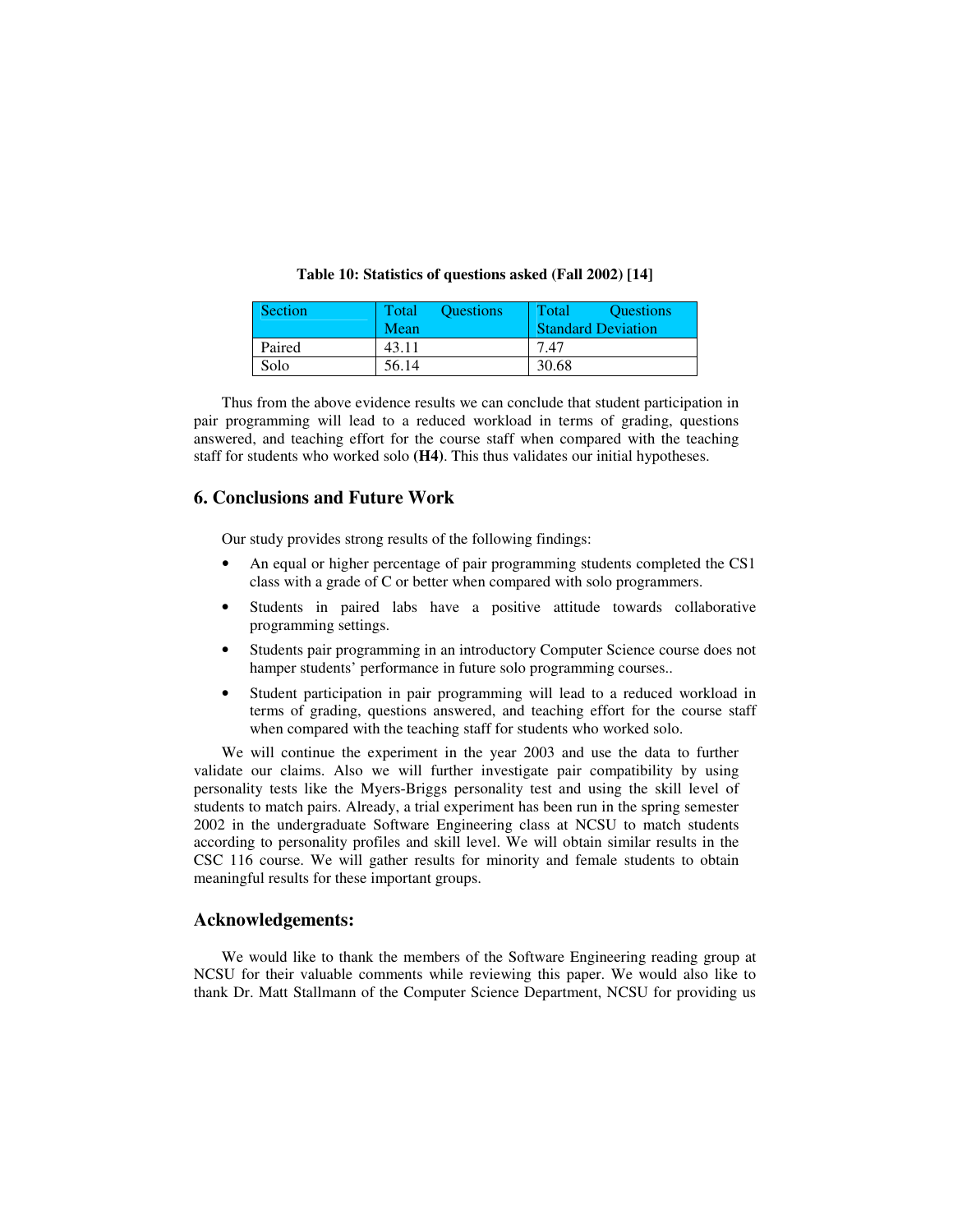with access to the grades of the CS2 course in Spring 2002. The National Science Foundation Grant DUE CCLI 0088178 provided funding for the research in this pair programming experiment.

# **References:**

- [1] Agresti, A. and Finlay, B., *Statistical Methods for the Social Sciences*: Dellen Publishing Company, Collier Macmillan Publishers, Macmillan, Inc., 1986.
- [2] Baheti, P., Williams, L., Gehringer, E., and Stotts, D., "Exploring Pair Programming in Distributed Object-Oriented Team Projects," Proceedings OOPSLA Educator's Syposium, Seattle, WA, 2002.
- [3] Beck, K., *Extreme Programming Explained: Embrace Change*. Reading, Massachusetts: Addison-Wesley, 2000.
- [4] Bevan, J., Werner, L., and McDowell, C., "Guidelines for the User of Pair Programming in a Freshman Programming Class," Proceedings Conference on Software Engineering Education and Training, Kentucky, 2002.
- [5] Cockburn, A. and Williams, L., "The Costs and Benefits of Pair Programming," Proceedings eXtreme Programming and Flexible Processes in Software Engineering - - XP2000, Cagliari, Sardinia, Italy, 2000.
- [6] DeMarco, T. and Lister, T., *Peopleware*. New York: Dorset House Publishers, 1977.
- [7] Ferzli, M., Wiebe, E., and Williams, L., "Paired Programming Project: Focus Groups with Teaching Assistants and Students," North Carolina State University, Raleigh, NC CSC TR-2002-16, 2002.
- [8] McDowell, C., Werner, L., Bullock, H., and Fernald, J., "The Effect of Pair Programming on Performance in an Introductory Programming Course," Proceedings ACM Special Interest Group of Computer Science Educators, Kentucky, 2002.
- [9] McDowell, C., Werner, L., Bullock, H., and Fernald, J., "The Impact of Pair Programming on Student Performance of Computer Science Related Majors," Proceedings submitted to the International Conference on Software Engineering 2003, Portland, Oregon, 2003.
- [10]Nagappan, N., Williams, L., Miriam Ferzli, Yang, K., Wiebe, E., Miller, C., and Balik, S., "Improving the CS1 Experience with Pair Programming," Proceedings SIGCSE 2003, 2003.
- [11]Slavin, R., *Using Student Team Learning*. Boston: The Center for Social Organization of Schools, The Johns Hopkins University, 1980.
- [12]Slavin, R., *Cooperative Learning: Theory, Research and Practice*. New Jersey: Prentice Hall, 1990.
- [13]Thomas, L., Ratcliffe, M., and Robertson, A., "Code Warriors and Code-a-Phobes: A study in attitude and pair programming," Proceedings SIGCSE, Reno, NV, 2003.
- [14]Weibe, E., Williams, L. A., Petlick, J., Nagappan, N., Balik, S., Miller, C., and Ferzli, M., "Pair Programming in Introductory Programming Labs," Proceedings Submitted